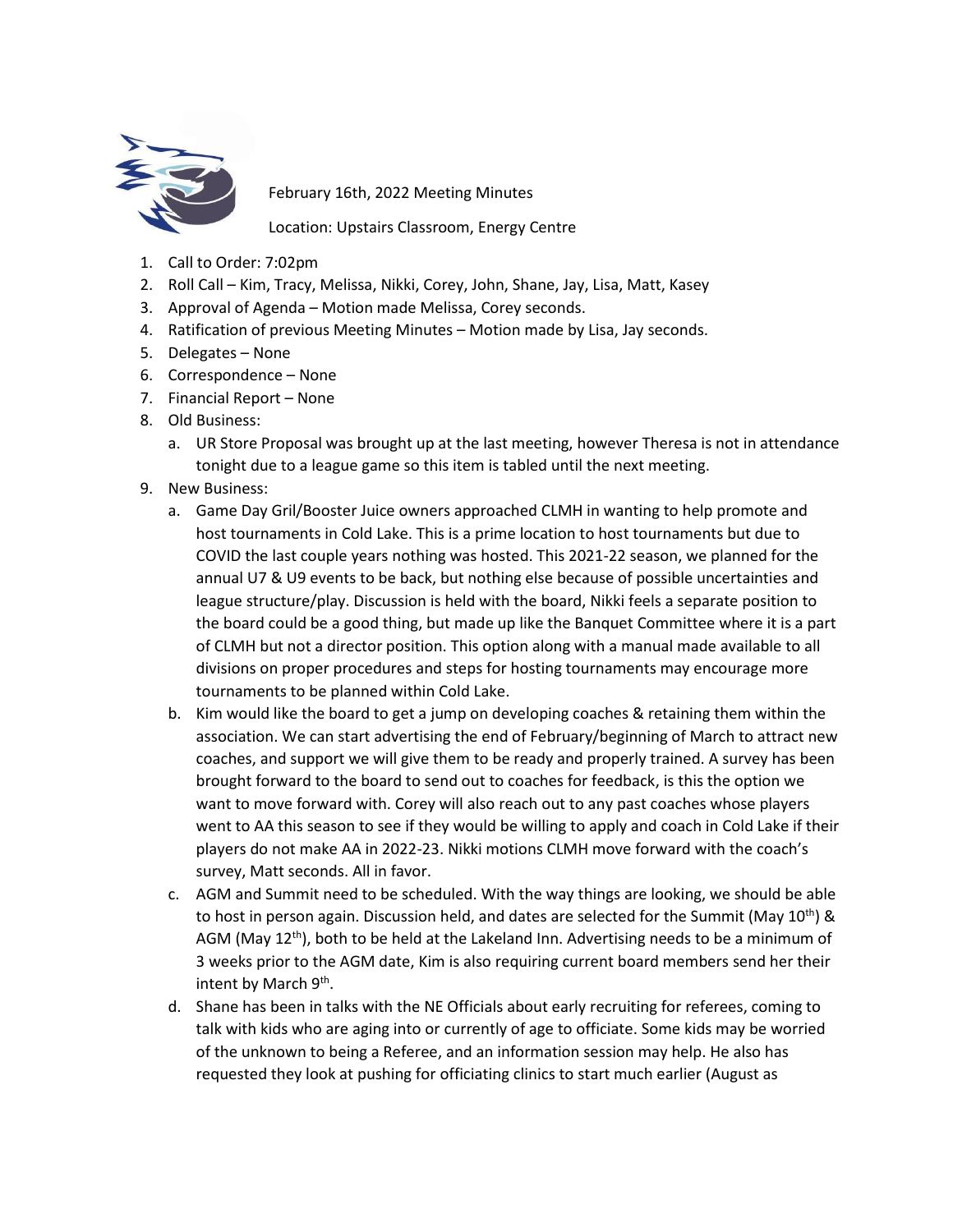compared to October). With the current clinics always being held in October, players are still attending tryouts for higher levels and miss out on these events.

- 10. In Camera
- 11. Disciplinary Committee None
- 12. Hockey Operations Report Some issues were received at the U18 level via email in regards to game play, Rob has sent out communications on both sides. Has offered to sit down with the parents as that is what was requested; however, he has not heard back, he has also attended a game and spoke with the coach about what he would like to see improved upon. Plans to attend another game to see if any lessons have been learned and is now considering the manner closed. U15 received a player suspension under rule 11.4, the suspension has been served in full however another stipulation was the player had to write a letter of apology to the player affected by the actions. As of this meeting, the coach had not heard from the player or received any such letter. The manager is to look into this. U11 coach complaint was received by someone from outside of our association, because of the Live Barn app, Rob was able to watch the recorded video and audio of the game from which the complaint was made. Video and audio showed that all of the accusations were greatly exaggerated or fabricated and this was passed back to the complainant's association to deal with. The other association was not happy that their member breached their communication protocols and will deal with accordingly, this matter is now resolved and considered closed. HA implemented a new policy this year on harassment, bullying & maltreatment. They have specific guidelines for when these issues arise, and Rob feels there are parts of this we can adopt into how we conduct disciplinary investigations, etc. He asks that previous committee members send Rob their best practices so he can start to look into it.
- 13. Director Reports

- U18 is finishing up their season. Hasn't been great overall record wise. For being oversized, there haven't been issues with too many players and players missing out. A lot of players have missed practices and games, and Melissa would like to look into how the association can handle the team size and decision for the upcoming season.

- U15 issue with a player has been discussed above, nothing else to report.

- U13 not in attendance

- U11 all 4 teams will be in playoffs. Shane has spoken with the U11 Governor of the NEAHL league in regards to issues he noticed this season. He will also be reaching out to the Executive with things to bring forward to the next season.

- U9 has the Frostbite tournament this weekend. Everything seems to be going well with the planning and volunteer sign ups, and is excited for this weekend. Some U9 players are interested in the plan to hold full ice information skates for the players moving up into next season, as well as 2 players who have expressed playing goalie next year.

- U7 polar cup tournament is coming up. Some managers may not have been sharing information which had some issues coming to her from parents, however this was handled and details have been shared. Kasey has received a rather nasty email from a manager which she has decided to wait to respond to, to allow the normal cool down period to be adhered to. - Pond players will be attending power skating development through the association on the 28th. Will not be skating this weekend due to family day, and will have 2 more sessions afterwards to complete the program for this season.